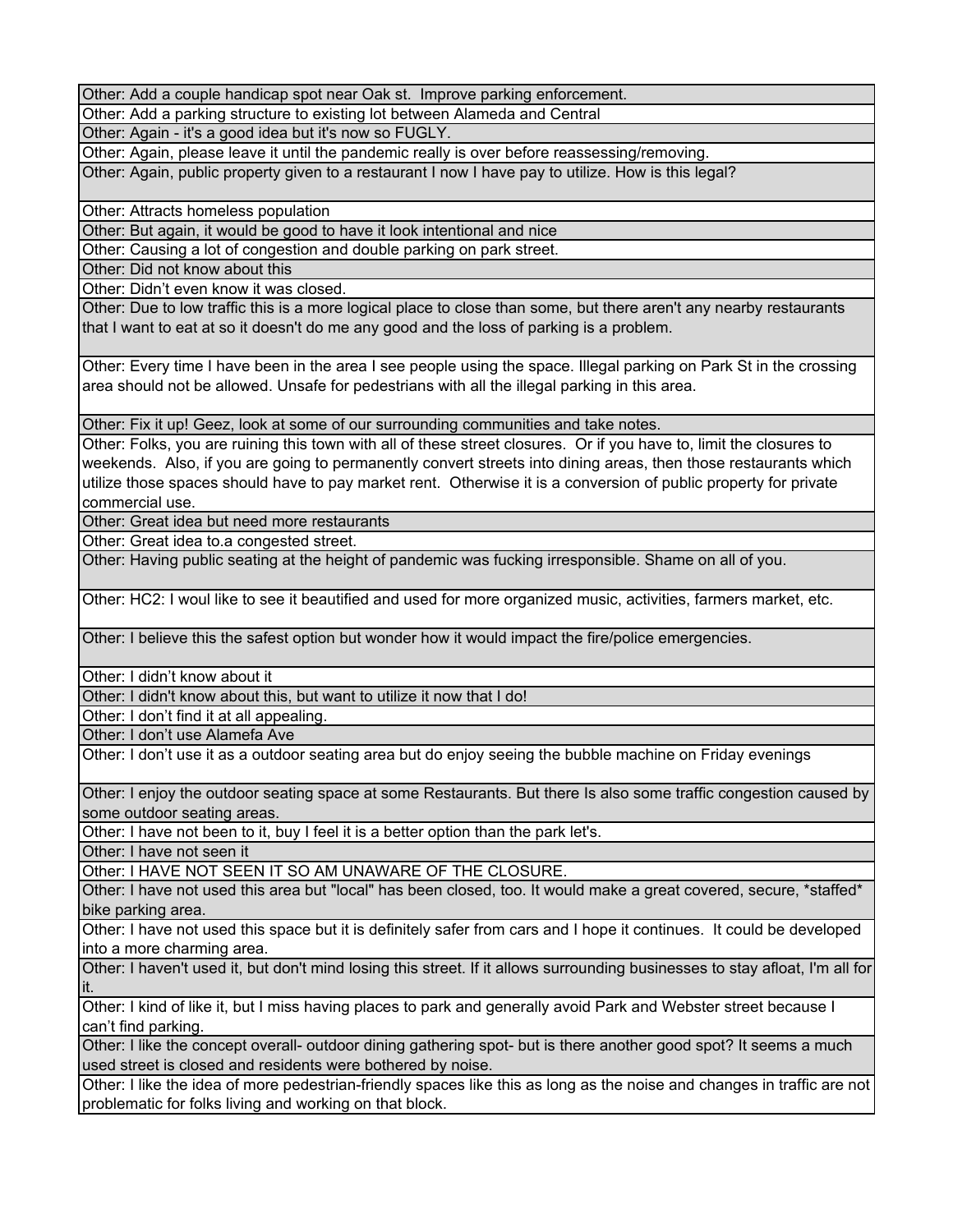Other: I like the idea. However, if it remains there needs to be time constraints for those that live close. Also, you need to figure out how to police the area since our APD is severely understaffed.

Other: I like this and think it should be utilized more with added seating since it's pretty limited right now.

Other: I LOVE it!

Other: I love this area, but I wish the tables were sanitized in between users or that there were supplies there to sanitize them myself.

Other: I support reclaiming more streets from cars, including a permanent slow street along San Jose (entire length)

Other: I think it should be kept closed and turned into a pedestrian plaza without the outdoor dining hodge lodge look.

Other: I think it's good for street fairs, but not year-round or for extended periods of times.

Other: I think small streets side streets are fine to close to use as outdoor seating. But to take away parking and take away lanes on the main busy street isn't smart. It causes a lot of traffic and mess. Now with park street only having one lane on both direction, I will never drive down that road during peak hours. And while it's only 1 lane people still double park! On a one lane street!!

Other: I think that Romero & Sons restaurant has been poorly impacted by the closure of that street.

Other: I think that's a good idea to have that available

Other: I think this is a perfect place to keep the Parklet open as long as we reopen the rest of the streets on Park **Street** 

Other: I think this street is by far, the most important change to keep post COVID. This ROW is of very little use for mobility for cars, its parking can be replaced with thoughtful restriping on it, on Park, and on Oak

Other: I think this will make an especially big difference when school resumes.

Other: I thought this was a GREAT idea. It should be beautified and made permanent.

Other: I use the area to eat when doing take out on Park St

Other: I use this space a lot. Adding some greenery, color and nicer tenting would make the space even more invitingce

Other: I want it to continue and to be made more beautiful

Other: I was super happy about it until I read about one of the disabled neighbors living around or above the Masonic Temple. While it looks great on paper, I don't know how well received it is by people living around there.

Other: I would like to see a better situation. If you look at Alley & Vine, it's a very pretty outdoor setting.

Other: I would like to see Alameda Ave. closed but monitored so people aren't frequenting that area late at night

Other: I would like to see an investment in the experience.

Other: I would like to see it made permanent with repaving, landscaping and permanent seating areas.

Other: I would like to see it turned into a pedestrian square with more permanent seating, perhaps an art sculpture or planter with benches, etc as well as picnic tables. Would also be better with more shade or trees as it feels very exposed in the sun.

Other: I would like to see some more support given to this area, such as lighting for the evening. Also it would do better there if businesses nearby were open, such as The Local

Other: I'd love to see it expand with permanent structures and more picnic tables (now that social distancing has stopped). It's a fantastic sense of community - I set up my laptop and enjoy lunch/ work at minimum 1x per week, there are families and teens enjoying the same space. It's fantastic!

Other: I'd like to see it made permanent with greenery and possibly a kid hill and play area.

Other: If and when public high school returns, alameda high students could use this space to hang out and socially distance better during the lunch period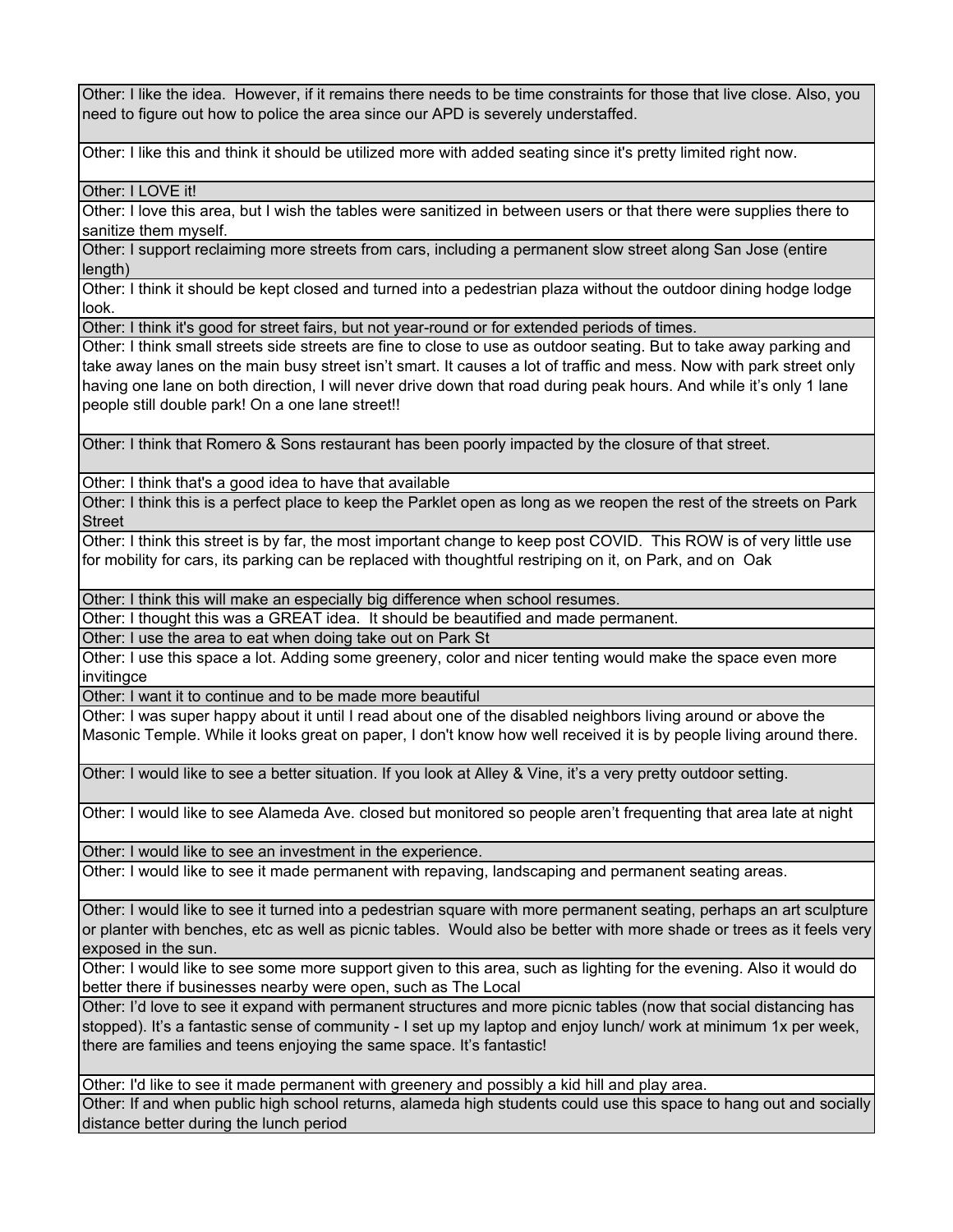Other: If it stays, the street might need more leveling or flattening out as some areas slope so drinks spill.

Other: It doesn't have a nice vibe. It feels random and unsanitary.

Other: It might be a good permanent option but the street and sidewalks around there are filthy and not conducive to actually enjoying your food in that area.

Other: It needs longer hours in the summer!

Other: It would be amazing if there were actually more seating options, otherwise it looks cheap.

Other: It would be great to see dedicated bike lanes on all streets, perhaps make Park Avenue a one way street moving away from Park Street toward Oak?

Other: It's an awkward "zoom-through". I don't mind it partially blocked. Slows traffic down and makes it safer for pedestrians standing waiting for a light change.

Other: Keep as an outdoor dining area, but... with distinct/enforced hours of operation

Other: Keep it and consider using it for special events/concerts in addition

Other: Keep it closed, but make it a pedestrian park/ walk through for all citizens, not for the convenience of private businesses , A gathering spot , not a spot for private business to expand

Other: Love it. We have too much dedicated car space. Do more.

Other: Love this - it's great for the high school kids too. Make the park street barrier a big planter with trees

Other: Make it a real nice eating park or remove it.

Other: More tables, better lighting, music on the streets

Other: Needs to be developed a little. More greenery, more street facing business.

Other: Nice idea but with no sunlight due to the tall buildings it tends to be cold and windy at times in the shaded area.

Other: Of all of the changes, this one is best suited to becoming a permanent change. It feels like a town square that was hiding in plain sight.

Other: Oh I love it! This has been one of the few places that we could go to and be outside and enjoy the space. I know there's been some issues with the neighbors, but I think restricting it to certain hours makes sense. But I Thank it was a great decision, and I hope it continues

Other: Park and Webster should be completely closed as well, with gardens and 100% safety for pedestrians, families, and cyclists.

Other: Perfect section to be pedestrian-only.

Other: Perhaps closing on weekends only? Fri-Sun.

Other: Please add string lights and a stage for live, local musicians

Other: please be mindful of residents!

Other: Please do this more!

Other: Please keep it. It is the best use of that street. The bubbles, tables, community building. It's great!

Other: Please keep the street for sitting and somehow change the awkwardness lighting

Other: Please reduce hours to discourage noise.

Other: Quit taking away our streets! We have to get around town somehow! Cut off the developers instead!

Other: Reduce the size to parklets on sides of the street and allow for through traffic

Other: Remove this seating area as it has caused great harm to the tenents living on this street!!!

Other: Same comments: done without an iota of aesthetics.

Other: See above. I'd like to see it used more or returned to a through street.

Other: See previous comment

Other: Some sort of umbrellas or shade

Other: Terrible. Causes more traffic on Park Street and more cars double park